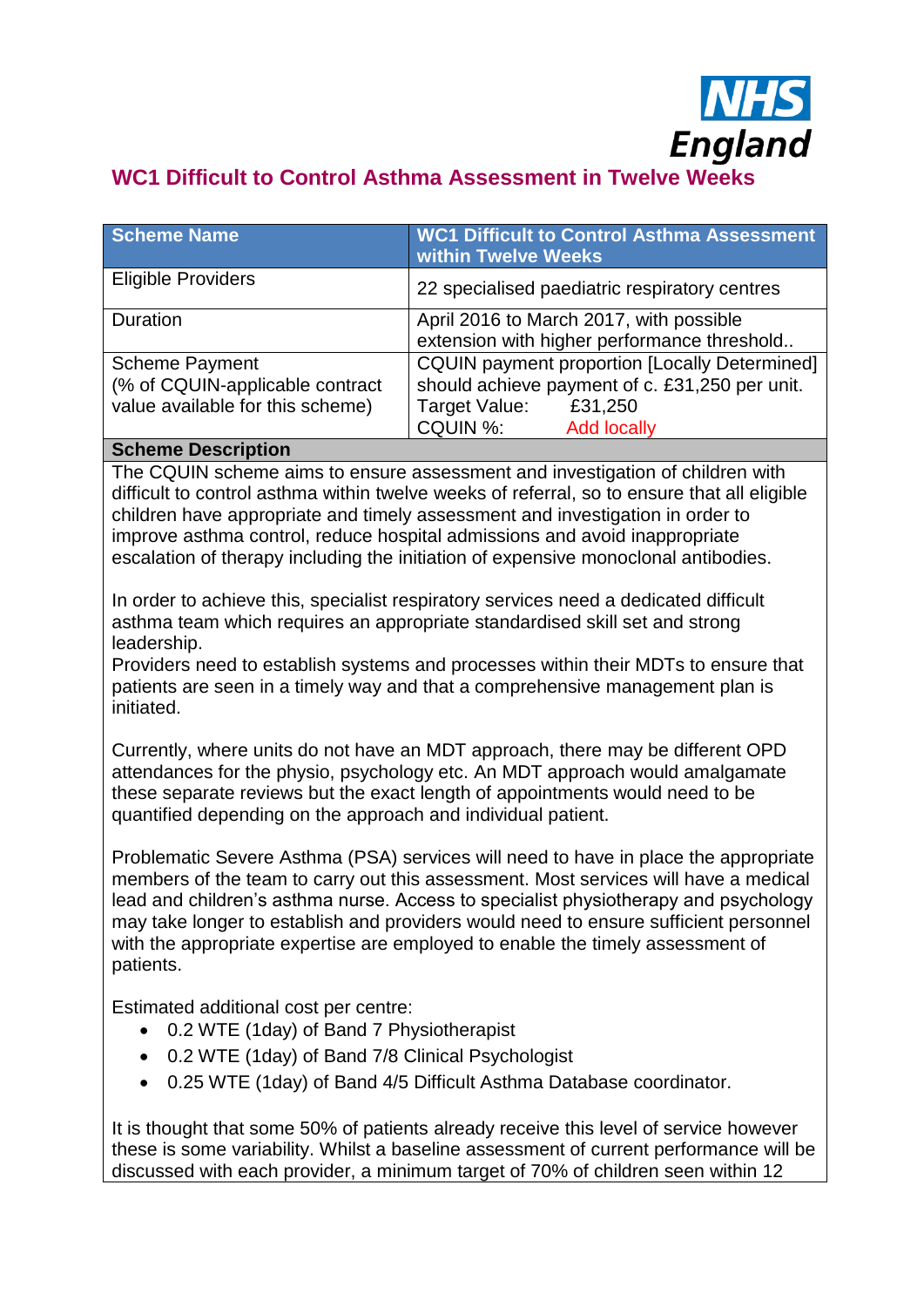

weeks is being applied to all centres.

This scheme could be considered for extension to a second year with a higher threshold for Year 2.

High performing units may be given a stretch target above 70%, or may be asked to act as champions mentoring and supporting improvement in other centres. **Measures & Payment Triggers**

1. At least  $70\%$ <sup>1</sup> of (newly referred) difficult to control asthma patients (the denominator) to achieve all three numerator conditions – i.e.

Numerator: Number of patients who

- a. undergo a systematic MDT assessment within 12 weeks of referral carried out by a Respiratory Paediatrician, Children's Respiratory Nurse Specialist, physiotherapist and psychologist ideally (but not exclusively) in a one stop clinic. are issued a detailed management plan
- b. have assessments entered onto the Difficult Asthma Database.

Denominator:

Number of children referred to the service with a suspected diagnosis of difficult to control asthma.

2. Providers are required to produce an end of year CQUIN report which will be standardised across all centres and will include information to support improved outcomes such as reduced DNAs, reduced hospital admissions etc. This data will be taken from the database and a template for submission of the report by providers will be issued prior to Q1.

# **Definitions**

#### As above.

#### **Partial achievement rules**

80% is payable on achievement of Trigger 1, as above.

Payment for partial achievement follows a RAG principle:

- achieving GREEN, >100% of the threshold, merits 100% of payment;
- achieving AMBER, > 90% of threshold (i.e. 63% compliance with trigger 1,

against a 70% threshold), merits 50% of payment.

• No payment for RED.

20% is payable for achievement of Trigger 2; no partial payment is envisaged.

## **In Year Payment Phasing & Profiling**

For local agreement.

1

#### **Rationale for inclusion**

It has been demonstrated that a thorough multi-disciplinary assessment of children with problematic severe asthma (PSA) (poor asthma control despite high intensity treatment) can successfully distinguish children with difficult asthma from those with severe therapy resistant asthma. The former group account for approximately 75% of

 $1$  \*A higher target may be agreed locally as a stretch target.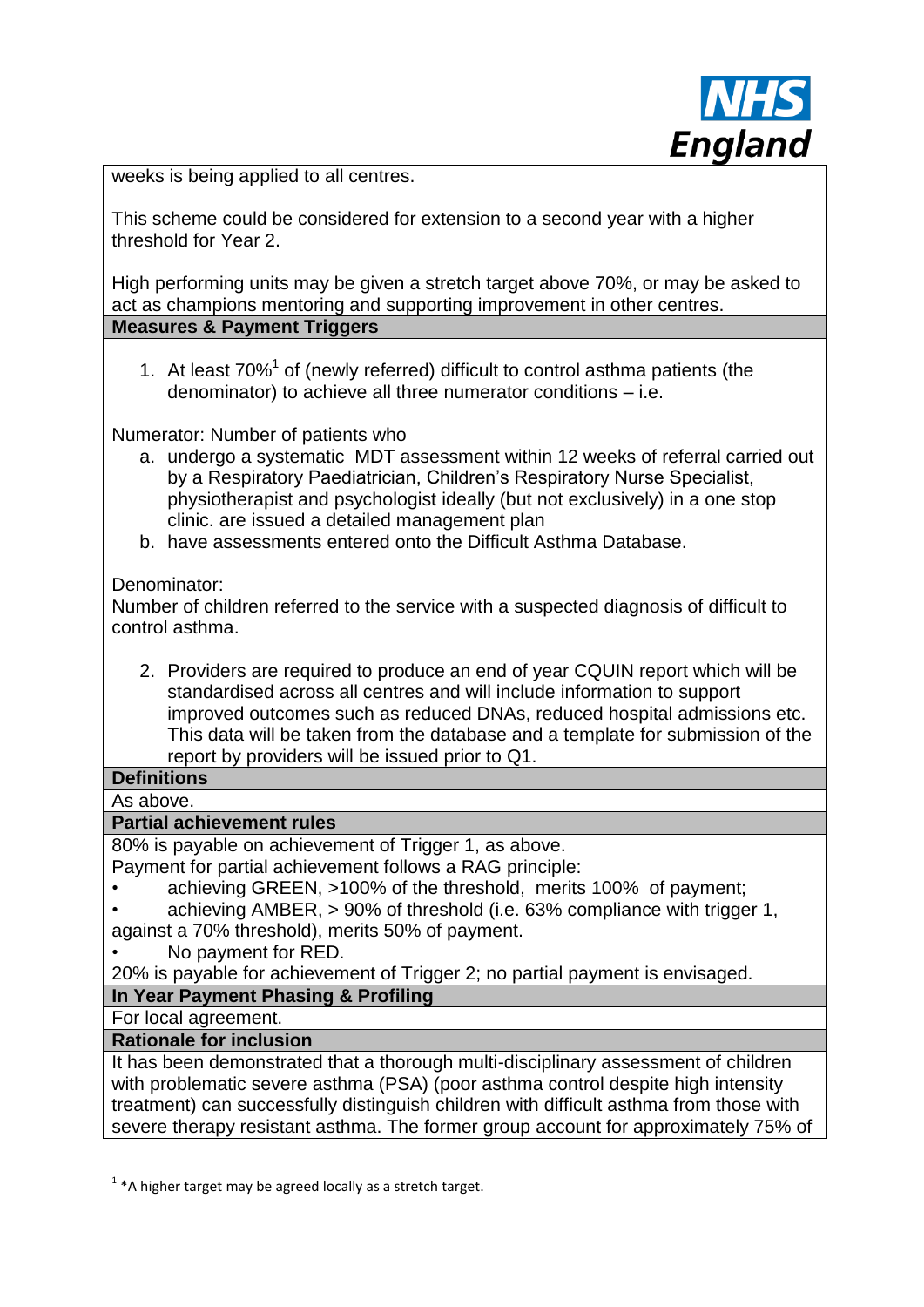

children with PSA. Attention to the basics of asthma management leads to a reduction in exacerbations and reduced treatment burden.

Using the CQUIN tool will accelerate achievement of improved outcomes for patients, not only medical but also socioeconomic in terms of improved school attendance and reduced time off work for parents.

It has been demonstrated that a thorough multi-disciplinary assessment of children with problematic severe asthma (PSA) (poor asthma control despite high intensity treatment) can successfully distinguish children with difficult asthma from those with severe therapy resistant asthma. The former group account for approximately 75% of children with PSA. Attention to the basics of asthma management leads to a reduction in exacerbations and reduced treatment burden.

Using the CQUIN tool will accelerate achievement of improved outcomes for patients, not only medical but also socioeconomic in terms of improved school attendance and reduced time off work for parents.

**Data Sources, Frequency and responsibility for collection and reporting**

Clinical audit would need to be undertaken to determine number and timing of referrals. The National Registry can then be used to determine the date by which the assessment has taken place.

The database is up and running – paediatric teams are not inputting yet into the DB and the CQUIN will be used to incentivise data entry and reporting. DB is hosted by E-Dendrite - units will have access to their own data.

| Baseline period/ date &<br>Value                                                                                                                          | N/A                                                                                                                                                                                                                                                                                                                                                                                                 |
|-----------------------------------------------------------------------------------------------------------------------------------------------------------|-----------------------------------------------------------------------------------------------------------------------------------------------------------------------------------------------------------------------------------------------------------------------------------------------------------------------------------------------------------------------------------------------------|
| Final indicator period/date<br>(on which payment is based)<br>& Value                                                                                     | Whole year performance.                                                                                                                                                                                                                                                                                                                                                                             |
| Final indicator reporting date                                                                                                                            | Month 12 Contract Flex reporting date as per<br>contract.                                                                                                                                                                                                                                                                                                                                           |
| <b>CQUIN Exit Route</b><br>How will the change<br>including any performance<br>requirements be sustained<br>once the CQUIN indicator<br>has been retired? | It is intended that the standard required in this CQUIN<br>scheme will be mandated in the service specification<br>in which case providers will need to derogate with a<br>plan to achieve in 12 months. Regional<br>commissioners will need to consider their<br>commissioning position and ensure that risk mitigation<br>is in place with an achievable action plan for<br>delivery/achievement. |
|                                                                                                                                                           | Achieving waiting time may require additional initial<br>investment via this scheme, but beyond that time<br>should be self-funding.                                                                                                                                                                                                                                                                |
|                                                                                                                                                           | Providers may receive reduced remuneration but also                                                                                                                                                                                                                                                                                                                                                 |

HSCIC are sighted on this database and are involved in the outputs.